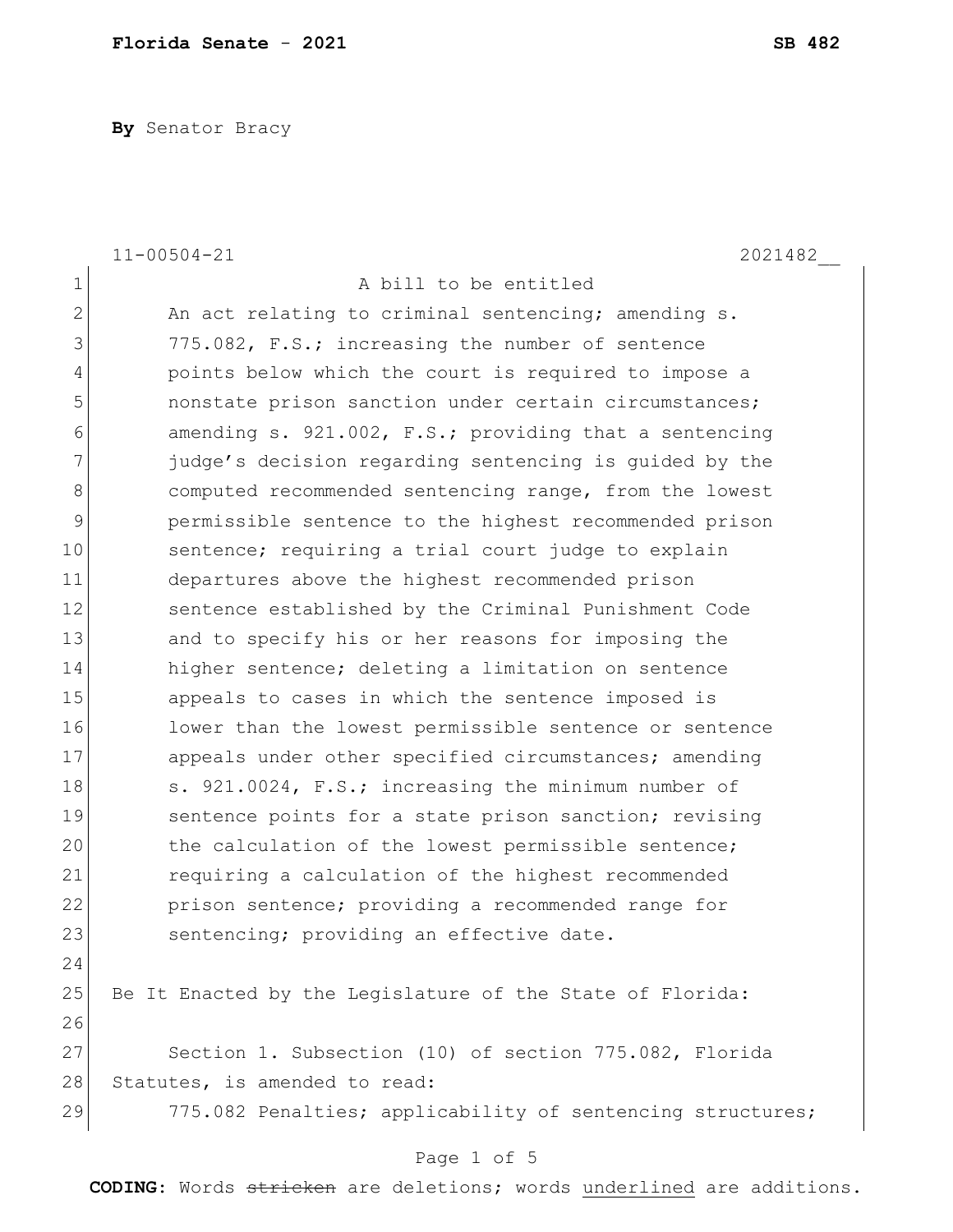11-00504-21 2021482 mandatory minimum sentences for certain reoffenders previously released from prison.— (10) If a defendant is sentenced for an offense committed 33 on or after July 1, 2009, which is a third degree felony but not a forcible felony as defined in s. 776.08, and excluding any third degree felony violation under chapter 810, and if the total sentence points pursuant to s. 921.0024 are 44 22 points 37 or fewer, the court must sentence the offender to a nonstate prison sanction. However, if the court makes written findings that a nonstate prison sanction could present a danger to the 40 public, the court may sentence the offender to a state 41 correctional facility pursuant to this section.

42 Section 2. Present paragraph (i) of subsection (1) of 43 section 921.002, Florida Statutes, is redesignated as paragraph 44 (j), a new paragraph (h) is added to that subsection, and 45 present paragraphs  $(f)$ ,  $(g)$ , and  $(h)$  of that subsection are 46 amended, to read:

47 921.002 The Criminal Punishment Code.—The Criminal 48 Punishment Code shall apply to all felony offenses, except 49 capital felonies, committed on or after October 1, 1998.

50 (1) The provision of criminal penalties and of limitations 51 upon the application of such penalties is a matter of 52 predominantly substantive law and, as such, is a matter properly 53 addressed by the Legislature. The Legislature, in the exercise 54 of its authority and responsibility to establish sentencing 55 criteria, to provide for the imposition of criminal penalties, 56 and to make the best use of state prisons so that violent 57 criminal offenders are appropriately incarcerated, has 58 determined that it is in the best interest of the state to

## Page 2 of 5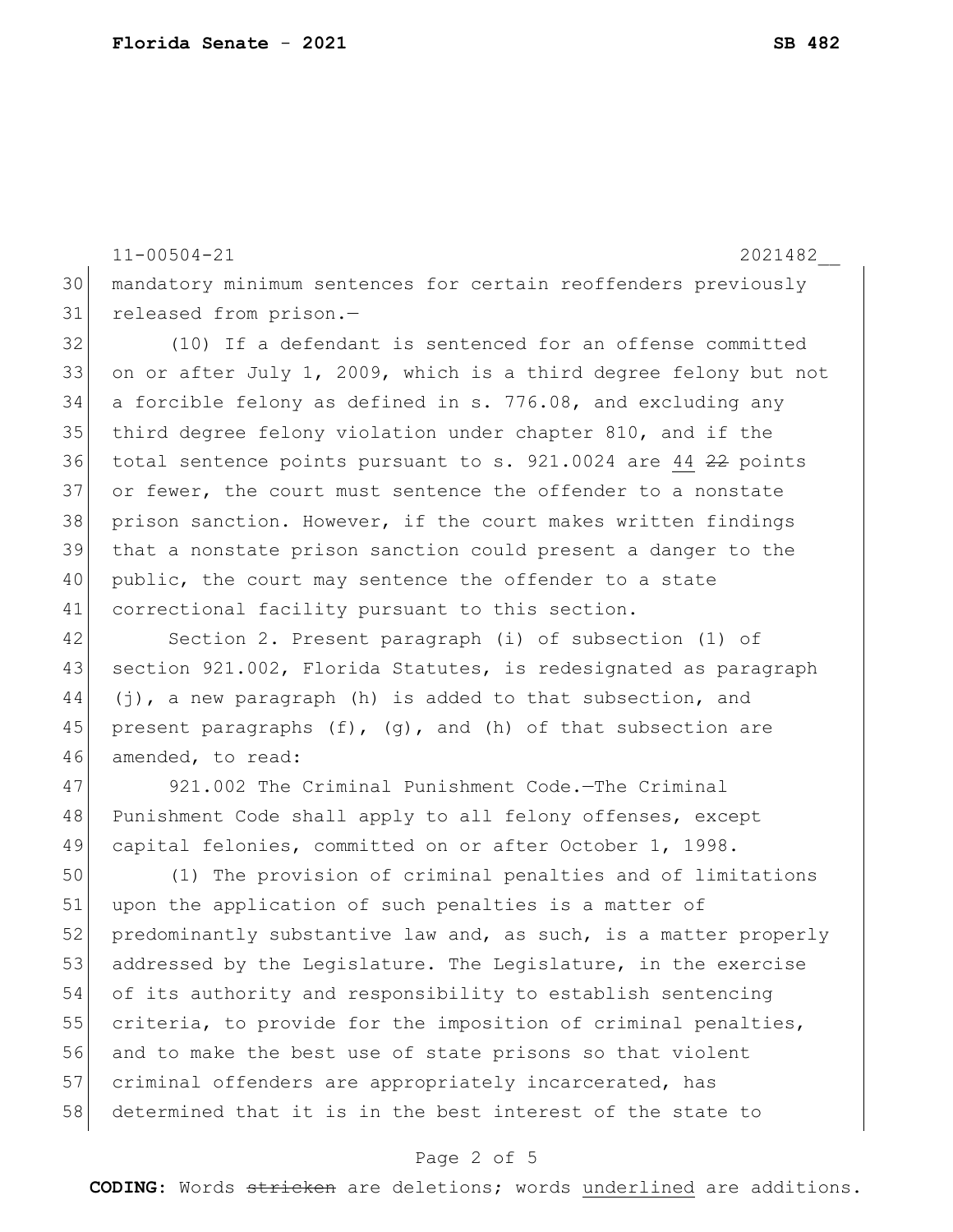11-00504-21 2021482\_\_ 59 develop, implement, and revise a sentencing policy. The Criminal 60 Punishment Code embodies the principles that: 61 (f) The sentence imposed by the sentencing judge is guided 62 by the computed recommended sentencing range under the code, 63 which is from the lowest permissible sentence to the highest 64 recommended prison sentence. 65 (g) Departures below the lowest permissible sentence 66 established by the code must be articulated in writing by the 67 trial court judge and made only when circumstances or factors 68 reasonably justify the mitigation of the sentence. The level of 69 proof necessary to establish facts that support a departure from 70 the lowest permissible sentence is a preponderance of the 71 evidence. 72 (h) Departures above the highest recommended prison 73 sentence established by the code must be explained by the trial 74 court judge on the record at the time of the sentencing. The 75 | trial court judge's explanation must specify his or her reasons 76 for imposing the higher sentence. 77 (i) $\left(4\right)$  The trial court judge may impose a sentence up to 78 and including the statutory maximum for any offense, including 79 an offense that is before the court due to a violation of 80 probation or community control.  $81$  (h) A sentence may be appealed on the basis that it departs 82 from the Criminal Punishment Code only if the sentence is below 83 the lowest permissible sentence or as enumerated in s.  $84 \mid 924.06(1)$ . 85 Section 3. Subsection (2) of section 921.0024, Florida 86 Statutes, is amended to read: 87 921.0024 Criminal Punishment Code; worksheet computations;

## Page 3 of 5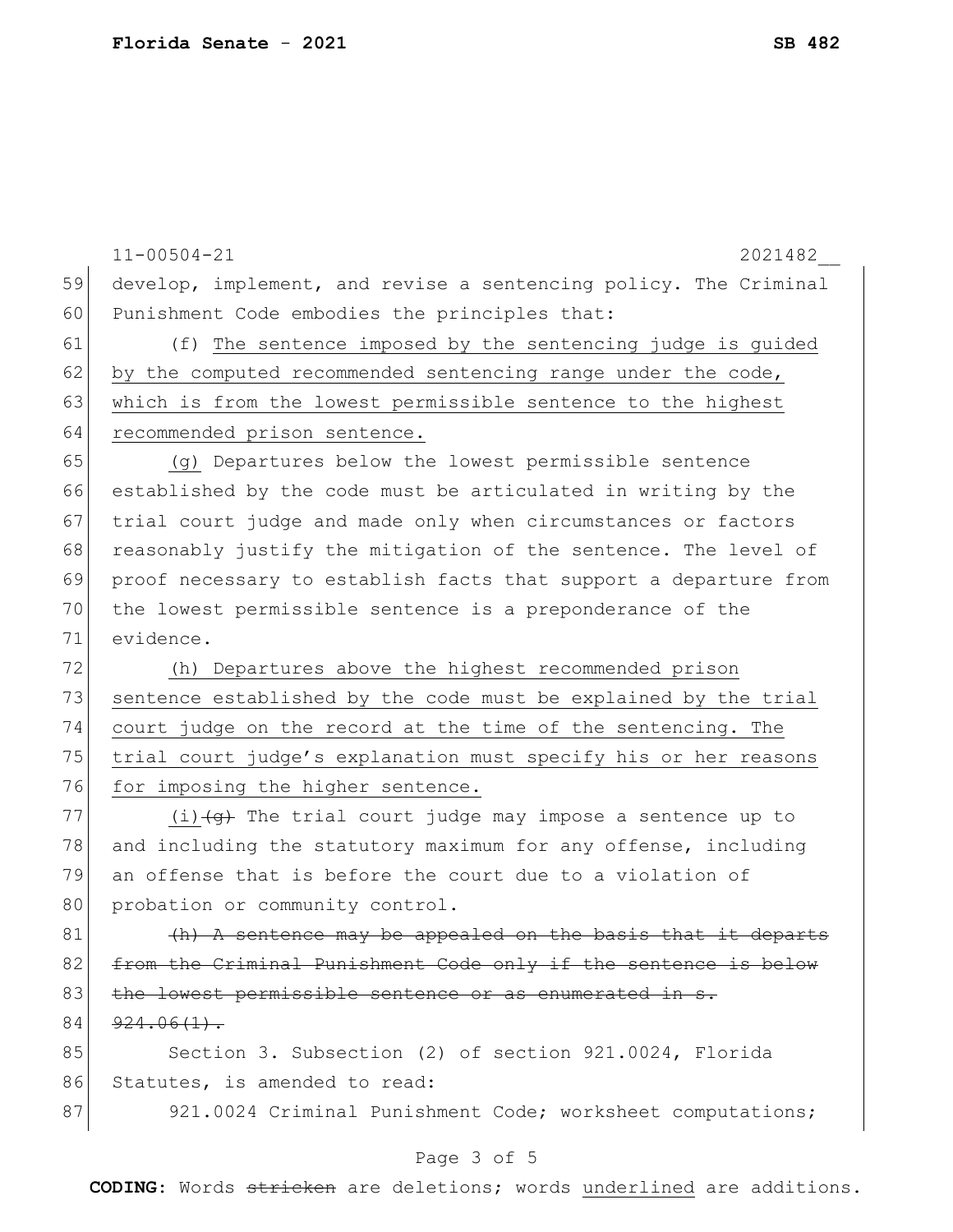11-00504-21 2021482\_\_ 88 scoresheets.-89 (2) The lowest permissible sentence is the minimum sentence 90 that may be imposed by the trial court, absent a valid reason 91 for departure. The lowest permissible sentence is any nonstate 92 prison sanction in which the total sentence points equal or are 93 equals or is less than 52 44 points, unless the court determines 94 within its discretion that a prison sentence, which may be up to 95 | the statutory maximums for the offenses committed, is 96 appropriate. When the total sentence points exceed 52 exceeds 44 97 points, the lowest permissible sentence in prison months is 98 shall be calculated by subtracting 36 28 points from the total 99 sentence points and decreasing the remaining total by 25 100 percent. When the total sentence points exceed 52 points, the 101 highest recommended prison sentence in prison months is 102 calculated by subtracting 36 points from the total sentence 103 points and increasing the remaining total by 25 percent. The 104 total sentence points are shall be calculated only as a means of 105 determining the recommended sentencing range, which is from the 106 lowest permissible sentence to the highest recommended prison 107 sentence. The permissible range for sentencing is shall be the 108 lowest permissible sentence up to and including the statutory 109 maximum, as defined in s. 775.082, for the primary offense and 110 any additional offenses before the court for sentencing. The 111 sentencing court may impose such sentences concurrently or 112 consecutively. However, any sentence to state prison must exceed 113 1 year. If the lowest permissible sentence under the code 114 exceeds the statutory maximum sentence as provided in s. 115 775.082, the sentence required by the code must be imposed. If 116 the total sentence points are greater than or equal to 363, the

## Page 4 of 5